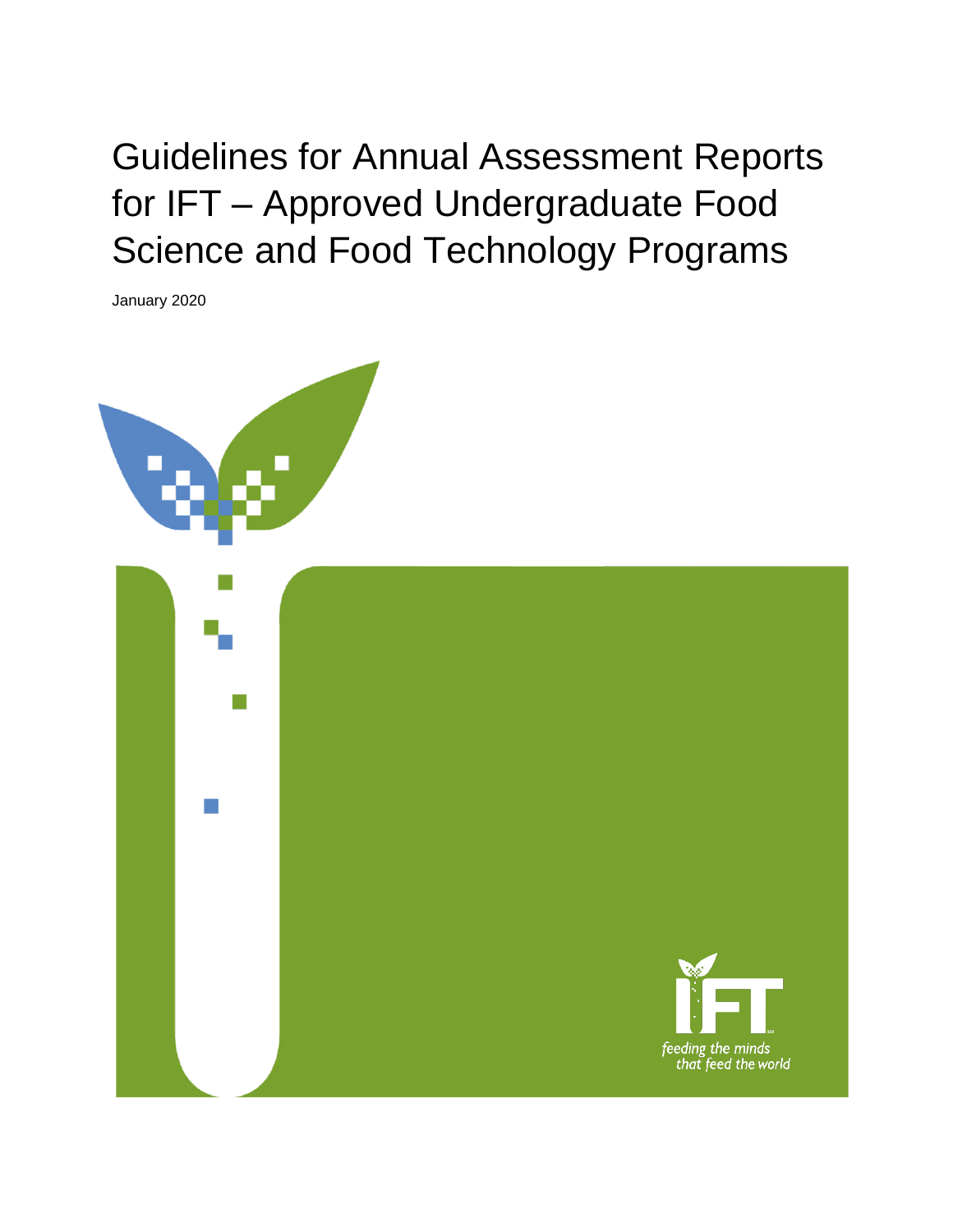

This document provides guidance to IFT – approved undergraduate programs on the preparation and submission of Annual Assessment Reports, which are required on an annual basis during the 5-year approval period. Additional support materials will be available on **IFT.org**.

# **Table of Contents**

| <b>General Information</b>                        | Page 3 |
|---------------------------------------------------|--------|
| <b>Preparing Annual Assessment Reports</b>        | Page 3 |
| Data Collection Period and Submission Timeline    | Page 3 |
| <b>Annual Assessment Report Criteria</b>          | Page 3 |
| Review of Annual Assessment Reports by the Higher |        |
| <b>Education Review Board (HERB)</b>              | Page 5 |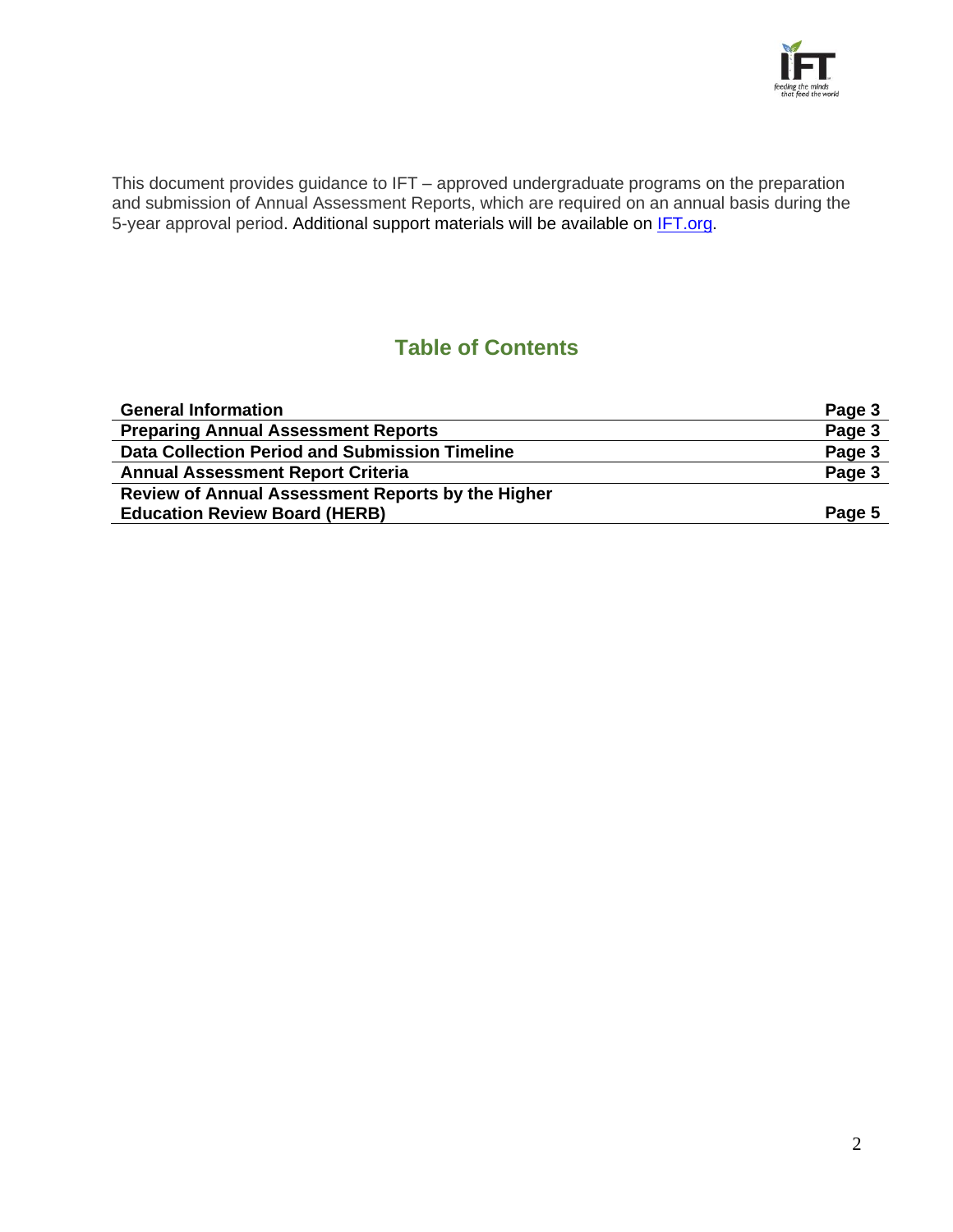

## **Annual Requirements for Maintaining IFT Approval**

### **General Information**

As a condition for maintaining IFT Approval, each program that received Initial Approval in 2020 or later must submit an Assessment Report on an annual basis by **October 1st** of each year, starting in 2021 (see Figure 1), until Five-Year Reapproval. Annual Assessment Reports must include assessment data collected for each Essential Learning Outcome (ELO) indicated in the five-year assessment plan that was submitted with the application for Initial IFT Approval. All Annual Assessment Reports will be submitted via the same online submission portal as the Initial Approval applications.

## **Preparing Annual Assessment Reports**

In the application for Initial IFT Approval, all programs identified a five-year assessment plan according to the following requirements:

- All Eleven (11) Standards must be covered across Assessment Years 1-5.
- Two (2) Standards per year will be covered for Assessment Years 1-4, with three (3) corresponding ELOs assessed per Standard.
- Three (3) Standards will be covered for Assessment Year 5, with two (2) corresponding ELOs assessed per Standard.
- By the end of Assessment Year 5, the assessment plan should include a total of 11 Standards and 30 FLOs.

Annual Assessment Reports will only include documentation related to assessment data and *will not* revisit the following sections:

- Institutional profile
- Food science facilities
- Undergraduate teaching faculty
- Foundational content
- IFT defined program goals

[Note: *Programs will have the option to update the above sections with minor changes that may have occurred since initial submission. Updates to these sections will be required at the time of Five-Year Reapproval.*]

#### **Data Collection Period and Submission Timeline**

Data to be included in Annual Assessment Reports must have been collected within the timeframe of the five-year approval period. Data collected prior to Initial IFT Approval is *not* to be included.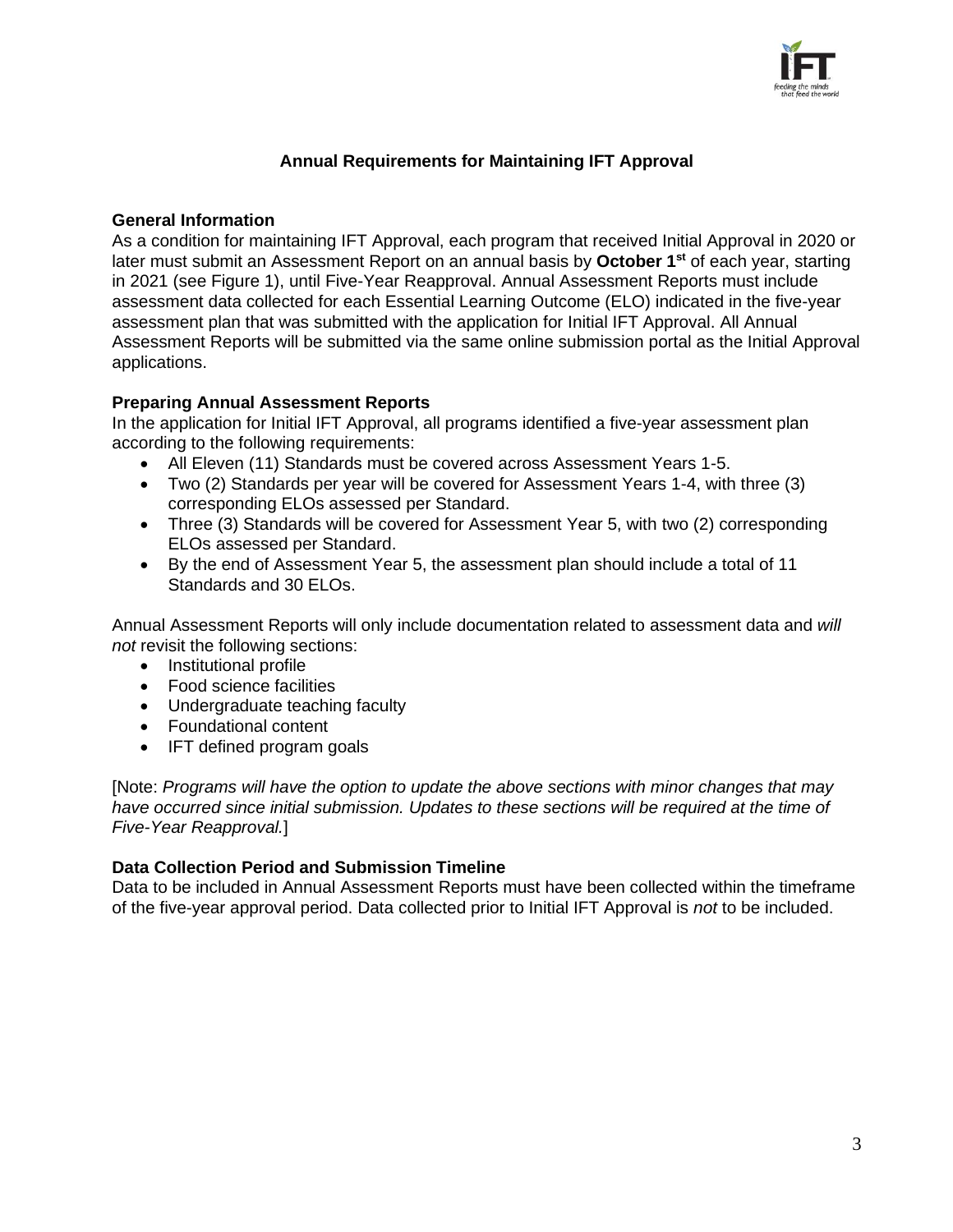

Figure 1: Example: Annual Assessment Report submission schedule for programs approved 2020-2025.



# **Annual Assessment Report Criteria**

*What to Include in Annual Assessment Reports – YEARS 1-4*

- 1. Standard 1, Essential Learning Outcome (ELO) 1
	- $\checkmark$  ELO measured
	- ✓ **Exactly two different** Learning Assessment Techniques (LATs) used to assess this ELO *[Note: It is recommended but not required to use LATs from the [provided list\]](https://www.ift.org/-/media/community/educators-herb/learningassessmenttechniqueslat_ift_herb.pdf?la=en&hash=BE736607E41EBA93A45FFB7013A86E2411906342)*
	- $\checkmark$  Description of how each of the two LATs was implemented with students to assess this ELO
		- o Recommended to include: number of students the LAT was administered to; how LAT was administered (whole class/group/individual, etc.); duration of LAT (minutes/hours/weeks, etc.); location of LAT (in-class, take-home, etc.)
	- $\checkmark$  Description of the tool(s) used for LAT analysis (e.g. exam key, rubric, checklist, etc.)
	- $\checkmark$  Key Findings for each of the two LATs
		- o Recommended to include: breakdown of the grading system (e.g. points/percentages/select exam questions); class averages; rubric breakdowns
	- $\checkmark$  Interpretation of key findings in connection to student learning
	- $\checkmark$  Description of anticipated actions for improvement of teaching and learning based on key findings
	- $\checkmark$  Starting in Assessment Year 2: Description of how anticipated actions were implemented from the previous year as connected to the anticipated actions for improvement of teaching and learning